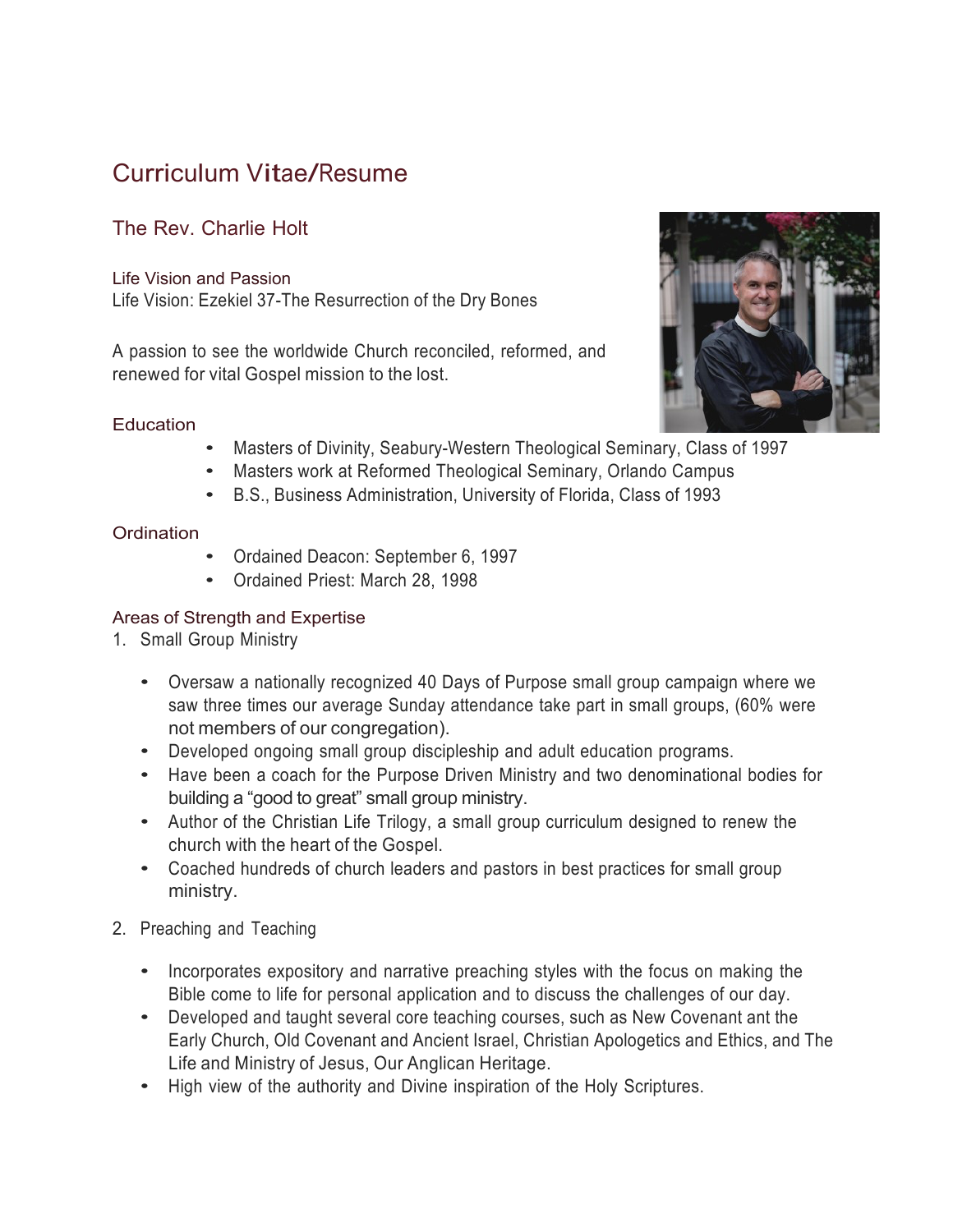- Has developed a teaching website where a person can read and receive instruction on the entire Bible in a Year: The Bible Challenge
- Has led several teaching pilgrimages to Israel and Egypt.
- 3. Peacemaking and Reconciliation Ministries
	- Led simple and complex mediation involving family, business, marriage, and church conflicts.
	- Racial Reconciliation through the Sanford Pastors Connecting following the Trayvon Martin Shooting in Sanford.
	- Serve as <sup>a</sup> Pastoral Consultant to Peacemaker Ministries in Billings, Montana
	- Taught Peacemaking Principles for the Institute of Christian Studies which trains the Deacons of the Diocese of Central Florida
- 4. Missionary Outreach and Evangelism
	- Oversees <sup>a</sup> vibrant ESL program with <sup>150</sup> students from over <sup>40</sup> countries.
	- Chairman of the Board for the Guild Shop. The Guild Shop is blessed with over <sup>170</sup> committed volunteers who enrich our community by ministering to our customers and each other.
	- Taught and led hundreds of people through the *Alpha Course* for <sup>25</sup> years. Alpha is a course aimed at leading people into a committed personal relationship with Jesus and the Church.
	- Developed staff and creative ministry programs to young children, students, and their families.
	- Served as the Spiritual Director on six mission trips to Quince de Enero, Honduras where St. Peter's Episcopal Church and the Mountain of Hope have built a church, school, and medical clinic.
	- Worked toward the establishment of three church plants: one in the projects of Sanford, FL and one in the suburbs of Charlotte, NC and a church for expatriated Haitians in Tampa, FL.
	- Coordinated <sup>a</sup> city-wide outreach campaign to adopt Pass Christian, MS for one year after being ravaged by Hurricane Katrina.
	- Committed to Christian education through Christian preschools and primary schools. Participated in the planting of Trinity Episcopal School in Charlotte, NC and oversaw the St. Peter's Preschool and Kindergarten.
	- Past Chair of the Cabinet and MOU Partner in developing an innovative community collaborative called Pathways to Home to address the growing problem of homeless families in Seminole County.

## **Employment**

Associate Rector of Teaching and Formation, The Church of St. John the Divine, Houston (2017 present)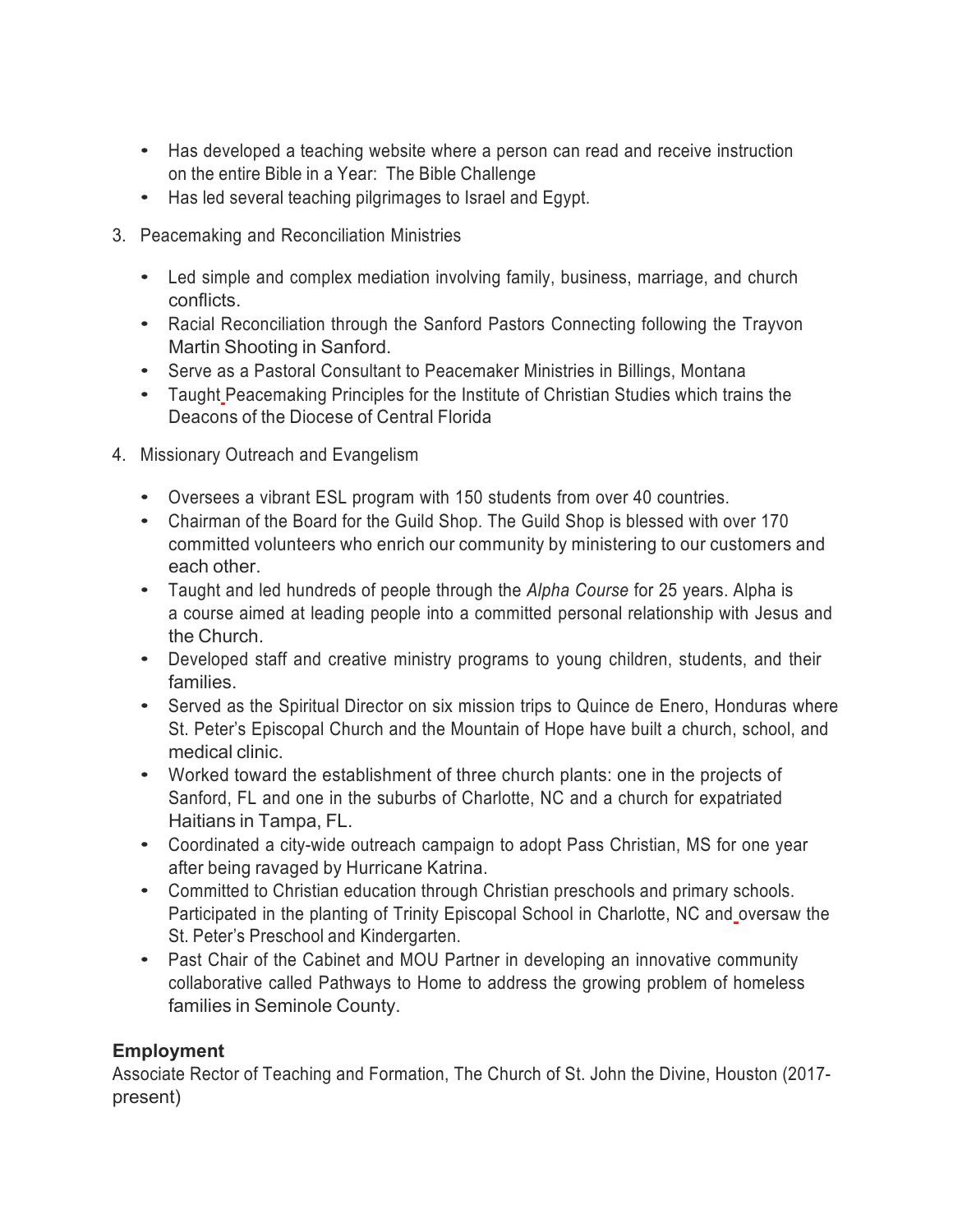- Coordinated Hurricane Harvey Relief Efforts in <sup>2017</sup> for Church of St. John the Divine
- Launched <sup>a</sup> world-class Christian Teaching Center with over <sup>850</sup> active participants.
- Oversees the adult education ministry with average weekly student attendance of 700+.

Rector, St. Peter's Episcopal Church and School, Lake Mary (2001-2017)

• Served <sup>a</sup> growing congregation and <sup>a</sup> well-known Christian Preschool and Kindergarten.

Associate Rector, St. John's Episcopal Church, Charlotte, NC (1997-2001)

- Served as one of four clergy of <sup>a</sup> large congregation with just under <sup>1000</sup> Average Sunday Attendance.
- Was the "theologian-in-residence" overseeing all education programs and staff for adults, children, and youth.

Former member of All-Saints Episcopal Church in Winter Park, FL and The Cathedral Church of St. Luke in Orlando, FL.

## **Community**

- Founder, past President, and current Board Member of Bible Study Media, Inc.
- Served as convener of Lake Mary Pastors Alliance, a local ecumenical pastors association for 5 years.
- The Pastor's Summit, participant in a 3-year study on Pastoral Excellence and Sustaining Fruitful Ministry.
- Seminole County Chamber of Commerce, Member
- Pathways to Home, Past Chair of the Community Cabinet, A collaborative community effort to move families from homelessness to self-sufficiency.
- Leadership Seminole, Graduate of Class 19 (2010)
- Peacemaker Ministries, Certified Christian Conciliator and Past Consultant for course development and strategic planning.
- Christian Peacemaking Resources, Inc. Past Board Member

## Diocesan Involvement

- Instructor for the Institute for Christian Studies
- Diocesan Board
- Congregational Development Commission
- Standing Committee
- Deputy to General Convention (2009, 2012)

## Family

- Married to Brooke Egerton Holt, 26 years.
- Three Children
- Hobbies include Gator Football, Fishing, & Gardening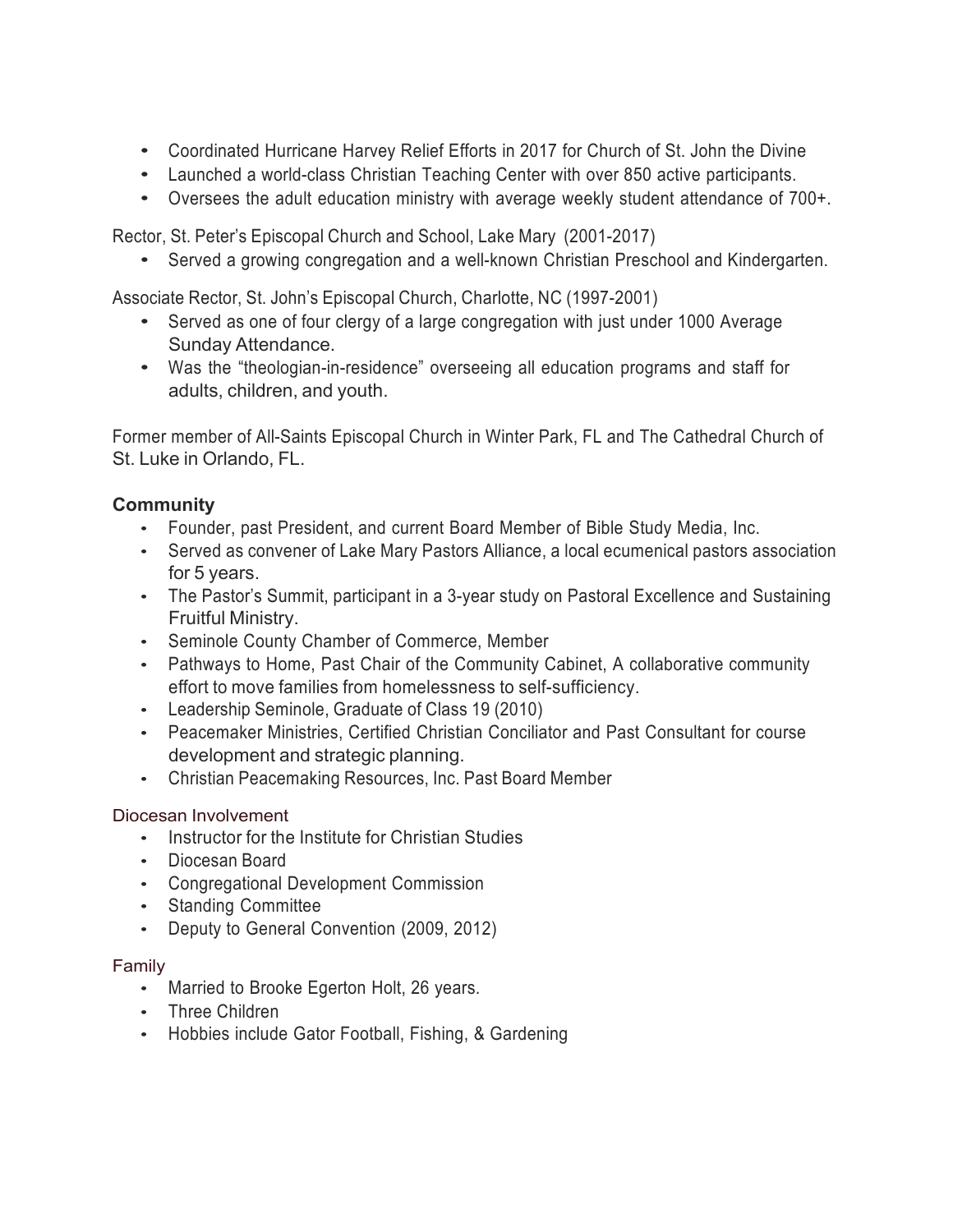#### **Publications**

### Books:

- The Christian Life Trilogy Campaign Manual
- The Crucified Life: Seven Words from the Cross
- The Resurrected Life: All Things New
- The Spirit-Filled Life: All the Fullness of God
- The Disciples Way: A Study of Luke's Travel Narrative (Co-Author)
- The Great "I Am": A Study of the Book of Exodus (Co-Author)
- Draw Near: Hebrews on Christian Worship
- Trusting God: Redeeming Promises of the Word
- The Reformer: God's Leader for a Broken World
- New Covenant and the Early Church (not yet published)
- Old Covenant and Ancient Israel (not yet published)

#### Web Resources:

- https://thebiblechallenge.org/
- https://revcharlieholt.com/
- https://teachingcenter.sjd.org/
- https://ignite.biblestudymedia.com/
- https://members.biblestudymedia.com/

#### General Editor:

Hearts Alive Children's Curriculum: https://biblestudymedia.com/pages/hearts-alive

- Three-Year
- Lectionary-Based
- Gospel-Centered
- Children's Sunday School & Children's Church

Articles and Interviews:

- Charisma Magazine article "Here Is Help for Bringing Spiritual Renewal to Your Church": October 12, 2016
- Charisma Magazine Live Interview with Charlie Holt: September 23, 2016
- Interview of Rev. Charlie Holt on Church of the Week: August 8, 2016
- Charisma Magazine article "Reverend Shows Christians How to Live The 'Crucified Life'": December 2, 2015
- Interview of Rev. Charlie Holt on 950 WTLN Radio: April 22, 2012
- "Skeptical of the Skeptics: A Critique of the Jesus Seminar": Published in the May 2011, Central Florida Episcopalian
- Public Discussion with Marcus Borg at Rollins Campus: February 7, 2013
- "SCLM's Rite in Progress: 'The Outline of Marriage'?": The Living Church, 21 March 2011